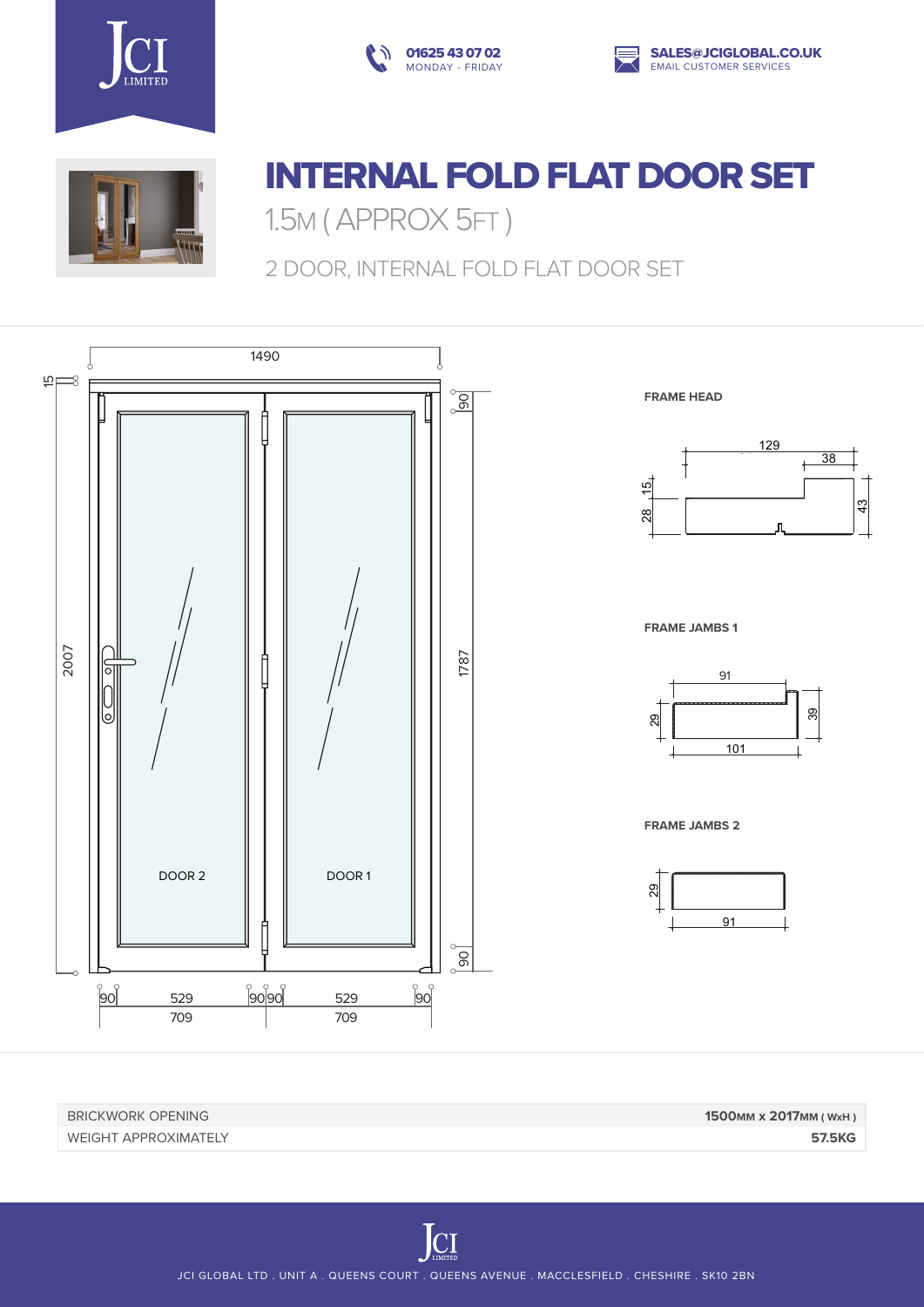







## INTERNAL FOLD FLAT DOOR SET

1.5M ( APPROX 5FT )

2 DOOR, INTERNAL FOLD FLAT DOOR SET



BRICKWORK OPENING **1500mm x 2017mm ( WxH )** WEIGHT APPROXIMATELY **57.5KG**